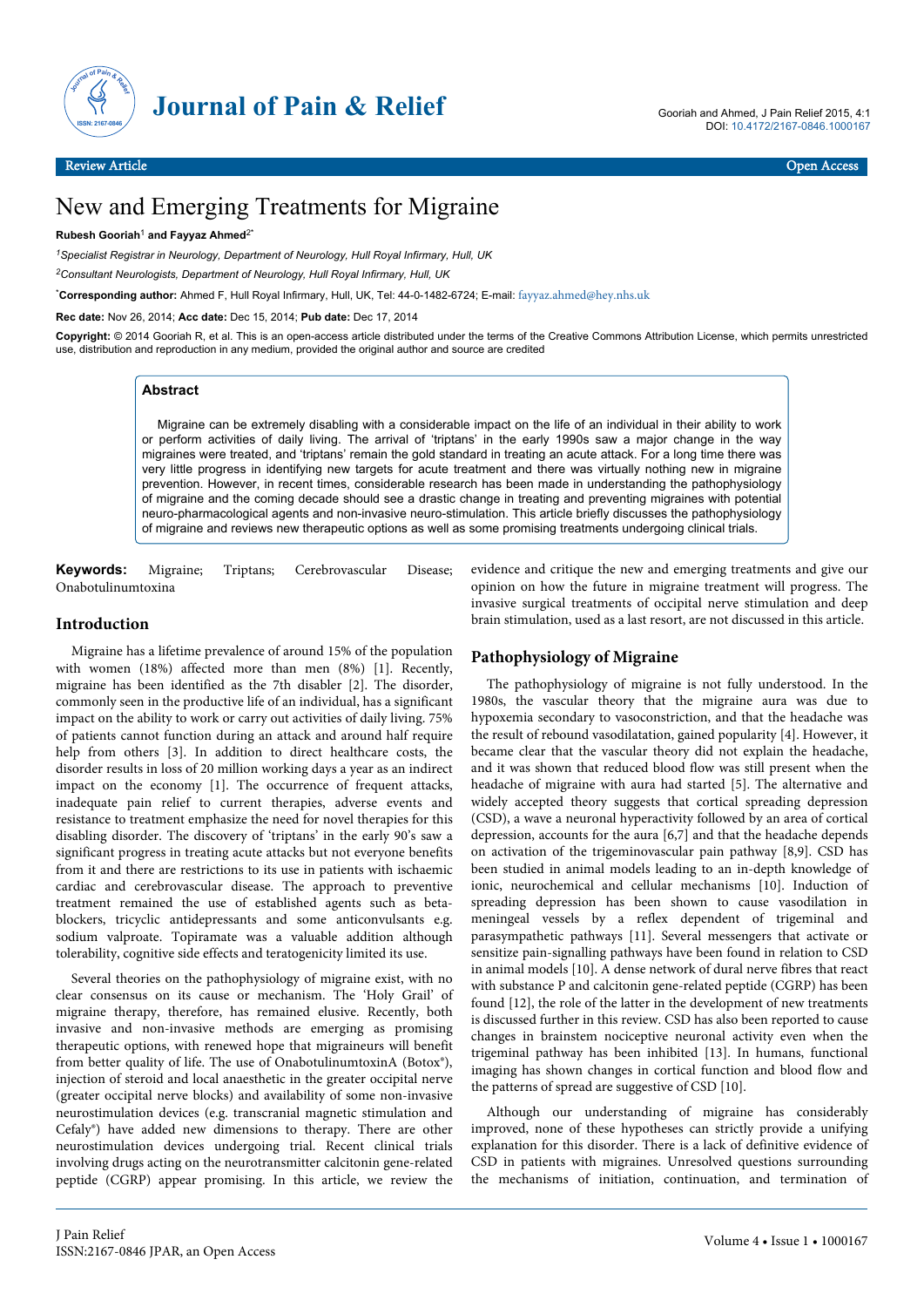migraine as well as how a profound neurophysiological event such as CSD sometimes causes only slight or no neurological symptoms, need to be addressed.

# **Greater Occipital Nerve Blockade**

Peripheral nerve blocks have been practised over the past few years for the management of headache disorders. The greater occipital nerve has sensory fibres originating mainly form the C2 segment of the spinal cord [14]. The effectiveness of GONBs probably arises as a result of its close proximity to the trigeminal afferents [15]. Several techniques to perform occipital nerve blocks exist, and they all appear effective [15]. However, there is a lack of controlled trials to assess its therapeutic benefits in treating migraines; most of them being small and uncontrolled [16,17]. For example, a study of 97 patients with migraine and 87 with post-traumatic headache who had GONB with a combination of lidocaine and methylprednisolone showed a significant improvement in 54% of migraineurs for up to 6 months [17]. Those who display occipital tenderness are more likely to respond [14]. Over the past few years, there has been renewed interest in GNOB. However, despite the fact that it is generally safe, potential side effects such as dizziness, light-headedness and nausea, and rarely cardiac arrhythmias and hypersensitivity reactions, are some limitations to its use [15]. Also, the invasive nature of the procedure makes it less acceptable to patients as a first-line treatment. We nevertheless believe that GNOB is an effective option in a subset of patients with refractive migraine.

## **OnabotulinumtoxinA**

The anti-migraine properties of OnabotulinumtoxinA (Botox®) were incidentally noted in patients who were cosmetically treated for wrinkles, and its efficacy was first shown in an open-label study.[18] Several other trials confirmed these benefits in migraine prophylaxis at the beginning of the 21st century [19,20]. OnabotulinumtoxinA has been around for years and is not a new treatment per se. The phase III Research Evaluating Migraine Prophylaxis Therapy (PREEMPT) trial [21] established the role of OnabotulinumtoxinA, as well as its efficacy, in the treatment of chronic migraine (CM) which is defined as a headache on ≥15 days per month for ≥3 months, of which ≥8 days meet the criteria for migraine without aura or responds to migrainespecific treatment [22]. This was the largest clinical program to evaluate the use of OnabotilinumtoxinA in CM. 1384 patients were randomised to either OnabotilinumtoxinA or placebo in the doubleblind phase and 1236 patients continued into the open-label phase. Treatment with OnabotulinumtoxinA significantly reduced measures that impact on the patient's ability to function such as headache days, migraine days, headache episodes, and migraine episodes [21]. It eventually gained approval from the Medicine and Healthcare Regulatory Agency (MHRA) in the UK, and the Drugs and Food Administration (FDA) in the USA in 2010. It was recommended for use in the National Health Service (NHS) in the UK by the National Institute of for Health and Care Excellence (NICE) in 2012.

Although critics have commented on a very high placebo response rate in the PREEMPT study and optimal blinding of patients who received OnabotulinumtoxinA and raised eyebrows on the 10% additional improvement over placebo, recently prospective analysis of 254 patients treated with OnabotulinumtoxinA in a real-life setting, demonstrated significantly reduced number of headache and migraine days, and also increased number of headache-free days as well as better quality of life measured through the Headache Impact Test (HIT-6)

[23]. Long-term data also suggest that most of those who initially respond will continue to do so for at least two years [24]. There are still some unanswered questions surrounding OnabotulinumtoxinA; for example, whether a subset of patients is more likely to respond than others. Future studies may well address these questions.

# **Neurostimulation**

#### **Transcranial magnetic stimulation**

Transcranial magnetic stimulation (TMS) delivers a fluctuating magnetic field from the scalp by which small electrical currents are induced in the brain and this is thought to disrupt CSD [25]. There is robust evidence to suggest that single-pulse TMS (sTMS) is effective as an acute treatment for migraine with aura. In an open label study including 12 patients treated with a portable sTMS resulted in pain freedom in 81% of attacks at 2 hours [26]. In a randomised, shamcontrolled involving 42 patients, there was a significantly higher pain relief or pain free rate in the sTMS treated group (69% versus 48%) [27]. These results were confirmed in a larger randomized shamcontrolled trial involving 201 patients [28].

If sTMS is effective at treating acute migraine, it can be hypothesized that repetitive TMS (rTMS) may be beneficial in migraine prevention. Indeed, there is promising data to back rTMS as a migraine prophylaxis. The efficacy of high-frequency rTMS was initially demonstrated in a small pilot study where it was compared to sham treatment [29]. Teepker et al. showed a reduction of headache frequency in a study of low-frequency rTMS in 27 patients, but the difference was not significant compared to the sham-treated group [30]. In a randomised, double-blind, palcebo-controlled trial, 50 adult migraineurs having more than 4 attacks in a month were assigned to either high-frequency rTMS or sham treatment [31]. At 1 month, the rTMS-treated group showed a reduction in headache frequency in 78.7% compared to 33.3% in those receiving sham.

Data acquired through years of use of TMS suggest that it is safe. Seizure is rare in patients who use sTMS and is the only adverse event experienced with rTMS to be concerned about, but again the risk is very low [32]. Due to its interaction with some metals, it should be avoided in patients with ferromagnetic implants.

The device works through activation by a SIM card similar to what is used in mobile phones [33]. The consumer pays for the SIM card while the device remains the property of the manufacturer. The treatment is costly and although NICE has recommended the treatment, it is yet to be funded in the public sector in the UK. The main disadvantage of sTMS is the size of the device, although with time this is likely to be reduced as we have seen with mobile technology.

## **Supraorbital Transcutaneous Stimulator (STS)**

Peripheral nerve stimulation involves the exogenous application of electrical current as a method to influencing and abolishing pain signals. It is an accepted treatment for chronic pain. The first case of intractable cluster headache responding to supraorbital nerve stimulation was published in 2007. In combination with occipital nerve stimulation, it was used to treat CM in 14 patients with 71% achieving a 50% or greater decrease in pain severity [34]. The Prevention of Migraine using the STS Cefaly (PREMICE Study) was a randomized, sham-controlled trial assessing the efficacy and safety of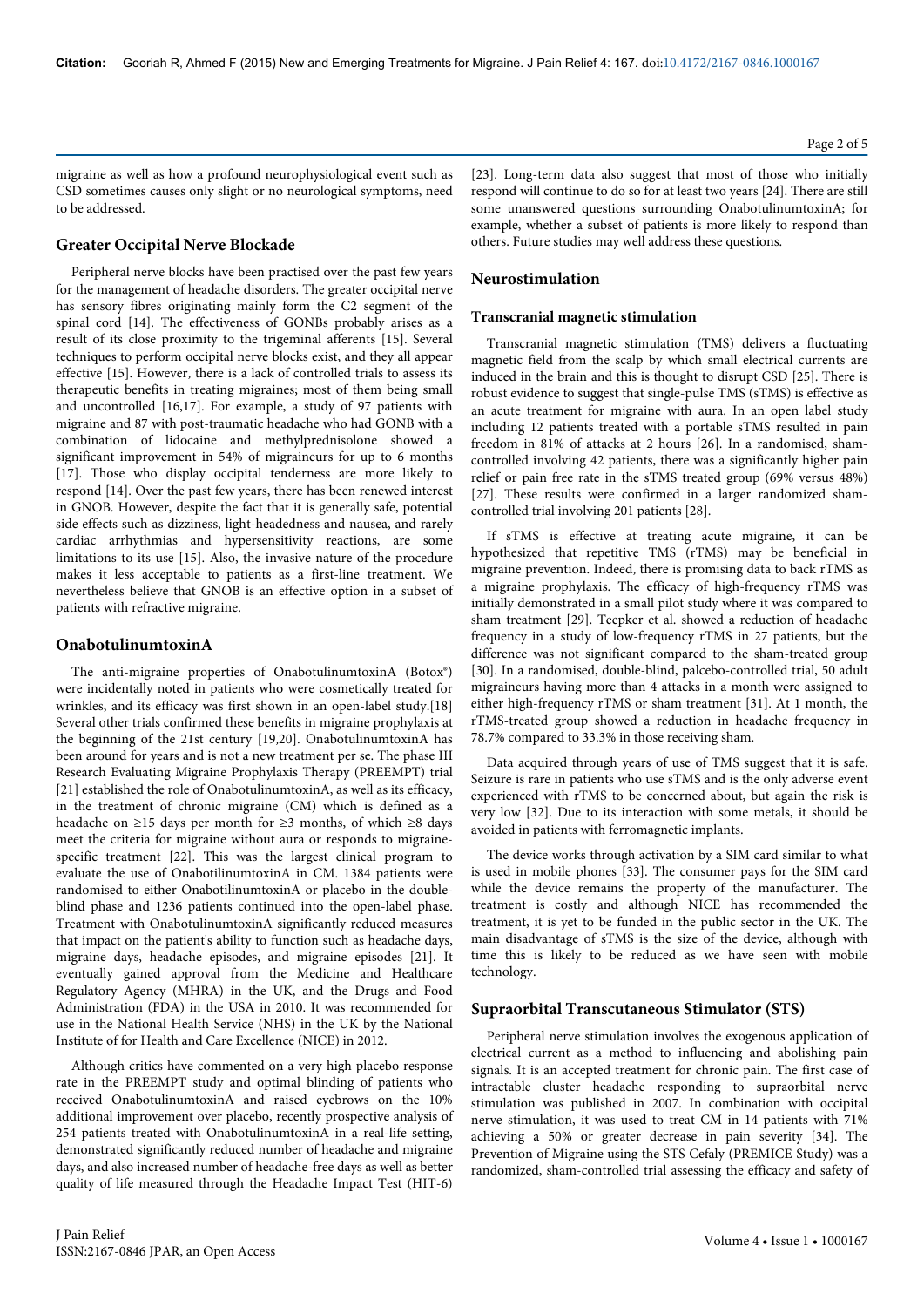trigeminal neurostimulation with a supraorbital transcutaneous stimulator (STS) [35]. 67 patients were assigned to either verum or sham stimulation with the stimulator applied for 20 minutes daily for 3 months. The primary outcome of 50% responder rate was significantly higher (38.1%) in the verum group than in the sham group (12.1%). In a patients' satisfaction survey involving 2313 participants, the Cefaly® device was found to be safe and was welltolerated with 53.4% of patients willing to purchase the device [36]. In March 2014, the U.S Food and Drug Administration (FDA) granted approval for the marketing of Cephaly®. The device is small and reasonably priced [37]. This is currently being appraised by NICE although funding through the NHS remains doubtful.

#### **Non-Invasive Vagal Nerve Stimulation**

The benefits of vagal nerve stimulation (VNS) in treating migraine attacks were incidentally noted while treating patients with intractable epilepsy [38,39]. However, the invasive nature and potential complications of this procedure has significantly limited its use. Gammacore® is a portable non-invasive VNS (nVNS) that transmits a small electrical signal to the vagus nerve through the skin when held against the neck [40]. In an open-label pilot study including 27 patients using nVNS to treat acute migraine, 21% were pain-free at 2 hours while 42% reported an improvement [41]. Raneiro et al. treated 15 patients (362 attacks) with CM and medication overuse headache (CM/MOH) using nVNS [40]. At two hours, pain freedom was achieved in 121 treated attacks (33.4%). A significant response was observed in 50% of patients. These data are promising, but larger studies are needed before any meaningful conclusions can be drawn.

#### **Calcitonin Gene-related Peptide**

#### **CGRP receptor antagonists**

Calcitonin gene-related peptide (CGRP) is a multifunctional peptide [42]. The role of CGRP became evident when raised plasma levels were found in the external jugular veins of humans and cats during the activation of the trigeminovascular system [43]. Intravenous administration of CGRP was found to precipitate migraine-like headaches [44]. The mechanisms by which it does so remain uncertain. Subsequently, CGRP receptor antagonists (olcegepant and telcagepant), otherwise known as the 'gepants', were designed for relieving pain during acute migraine and they showed similar efficacy to triptans [45,46]. Olcegepant is only available as an intravenous infusion, therefore restricting its use to inpatient settings. Telcagepant was the first orally available 'gepant' showing consistent efficacy in treating multiple migraine attacks compared to placebo [47,48]. However, daily administration of telcagepant for migraine prevention was associated with hepatotoxicity [49], leading to concerns regarding its safety and eventually to its discontinuation, along with two other drugs of its class (MK-3207 and BI44370A). BMS-927711 has recently been shown to be effective at multiple doses in a Phase 2b trial with a commendable tolerability profile [50] but its long-term safety profile, especially with liver toxicity, is yet to be ascertained. Further plans for BMS-927711 have not been announced but we probably have not heard the last of the 'gepants'.

#### **Antibodies against CGRP and its Receptor**

Given its pathophysiological role of CGRP in migraine, disruption of the CGRP pathyway should theoretically be effective in treating the Page 3 of 5

condition. Monoclonal antibodies (mAb) targeting the CGRP pathway represent an attractive prospect for migraine treatment. Biologics have a long half-life, and therefore can be administered infrequently. Furthermore, they can be designed to have precise action and thus minimise side-effects [51].

Four mAbs targeting CGRP have been developed, none of which has completed phase III trial. LY2951742, a humanized mAb aimed at CGRP, has completed phase IIa, double-blind, randomised, placebocontrolled trial in 217 sufferers of episodic migraine [52]. Participants were assigned to either biweekly subcutaneous injections of LY2951742 or placebo, for 3 months. The authors report two serious adverse events in the treatment arm, none of which were attributable to the drug. AMG 334, on the other hand, targets the CGRP receptor and has completed three phase I trials, although the data have not been disclosed, and it is currently undergoing phase II randomized, doubleblind, placebo-controlled study in episodic and chronic migraine, with the primary outcome being a change in monthly migraine days from baseline [53]. ALD403, another humanized mAb, is administered intravenously. In a multicentre trial involving 163 episodic migraineurs, ALD403 has been found to reduce migraine days compared to placebo [54]. Full results of the trial are awaited. Finally, LBR-101, a fully humanized mAB, is being tested for both episodic and chronic migraine prevention in two phase IIb trials [55]. Safety profiles, when studied in rats and monkeys, were excellent.

## **Conclusion**

The last few years have witnessed a trend change towards nonpharmacological therapeutic approach for the treatment and prevention of migraine attacks. There has also been more emphasis on prophylactic approaches with OnabotulinumtoxinA, neurostimulation devices and CGRP monoclonal antibodies bieng valuable additions. The main concern lies with the costs of treatment particularly for the funding authorities, although as with many other technologies, cost reduction comes with increased usage, and commissioners will have to acknowledge the changing trend.

#### **Conflict of Interests**

Rubesh Gooriah has none to declare.

Fayyaz Ahmed has received honorarium to deliver training workshops for Allergan paid to British Association for the study of headache (BASH) and received honorarium to attend Allergan Advisory Board meetings.

#### **References**

- 1. [Steiner TJ, Scher AI, Stewart WF, Kolodner K, Liberman J, et al. \(2003\)](http://www.ncbi.nlm.nih.gov/pubmed/12950377) [The prevalence and disability burden of adult migraine in England and](http://www.ncbi.nlm.nih.gov/pubmed/12950377) [their relationship to age, gender and ethnicity. Cephalalgia 23: 519-27.](http://www.ncbi.nlm.nih.gov/pubmed/12950377)
- 2. Steiner, Stovner, Birbeck. Migraine the 7th Disabler (2013) J Headache Pain 14: 1
- 3. [Clarke CE, MacMillan L, Sondhi S \(1996\) Economic and social impact of](http://qjmed.oxfordjournals.org/content/qjmed/89/1/77.full.pdf) [migraine. Q J Med 89: 77-84](http://qjmed.oxfordjournals.org/content/qjmed/89/1/77.full.pdf).
- 4. Cutrer FM (2010) Pathophysiology of migraine. Semin Neurol 30: 120-30
- 5. [Olesen J, Friberg L, Olsen TS, Iversen HK, Lassen NA, et al. \(1990\)](http://www.ncbi.nlm.nih.gov/pubmed/2285266) [Timing and topography of cerebral blood flow, aura and headache during](http://www.ncbi.nlm.nih.gov/pubmed/2285266) [migraine attacks. Ann Neurol 28: 791-798](http://www.ncbi.nlm.nih.gov/pubmed/2285266)
- 6. [Lauritzen M \(1994\) Pathophysiology of the migraine aura. The spreading](http://www.ncbi.nlm.nih.gov/pubmed/7908596) [depression theory. Brain 117\(Pt. 1\): 199-210](http://www.ncbi.nlm.nih.gov/pubmed/7908596)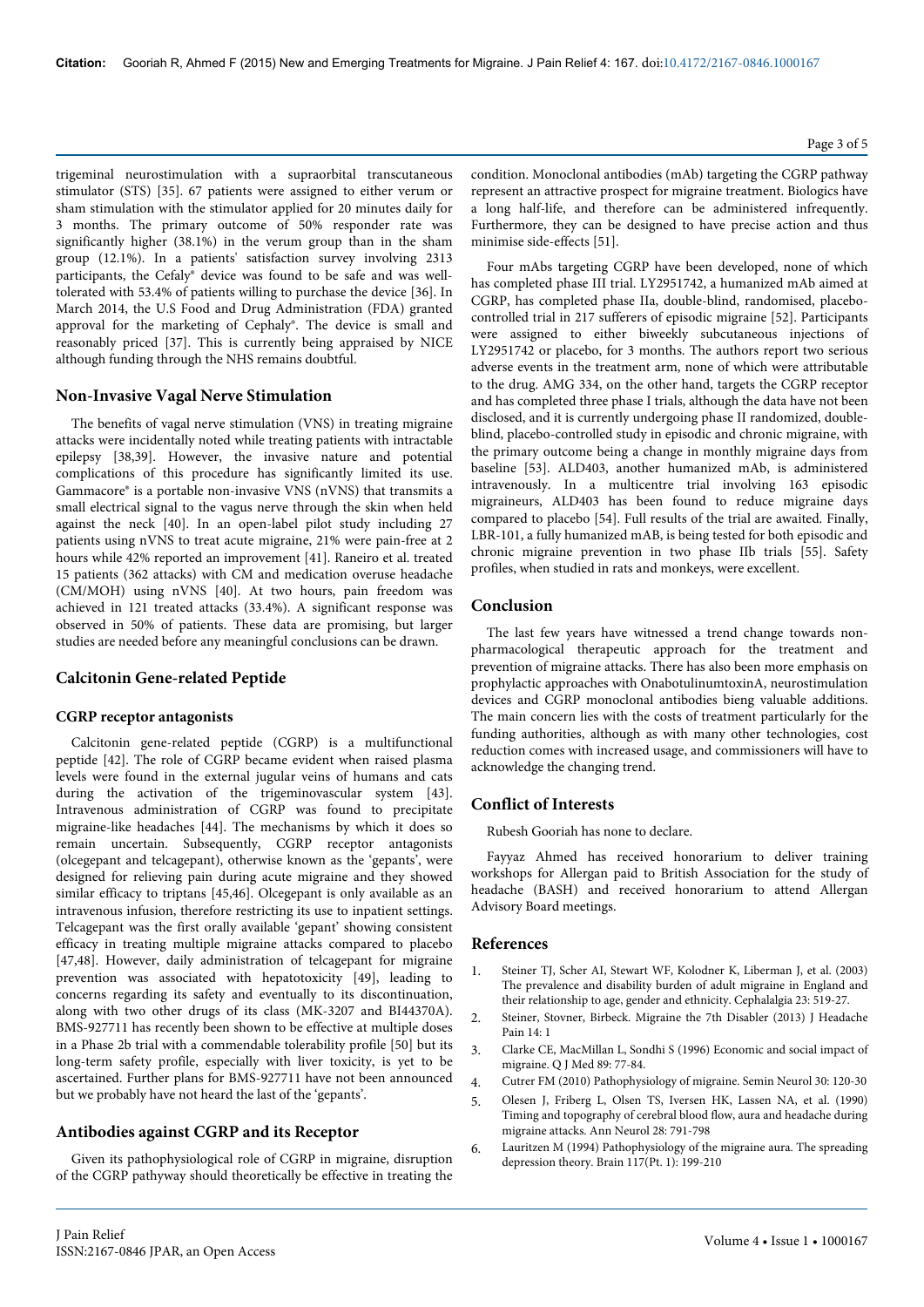- 7. [Ayata C \(2010\) Cortical spreading depression triggers migraine attack:](http://www.ncbi.nlm.nih.gov/pubmed/20456160) [pro. Headache 50: 725-730](http://www.ncbi.nlm.nih.gov/pubmed/20456160)
- 8. [Olesen J, Burstein R, Ashina M, Tfelt-Hansen P \(2009\) Origin of pain in](http://www.ncbi.nlm.nih.gov/pubmed/19539239) [migraine: evidence for peripheral sensitization. Lancet Neurol 8: 679-690](http://www.ncbi.nlm.nih.gov/pubmed/19539239)
- [Levy D \(2010\) Migraine pain and nociceptor activation—where do we](http://www.ncbi.nlm.nih.gov/pubmed/20546325) [stand? Headache 50: 909-516](http://www.ncbi.nlm.nih.gov/pubmed/20546325)
- 10. [Charles AC, Baca SM \(2013\) cortical spreading depression and migraine.](http://www.ncbi.nlm.nih.gov/pubmed/24042483) [Nat Rev Neurol 9: 637-644](http://www.ncbi.nlm.nih.gov/pubmed/24042483)
- 11. [Bolay H, Reuter U, Dunn AK, Huang Z, Boas DA, et al. \(2002\) Intrinsic](http://www.ncbi.nlm.nih.gov/pubmed/11821897) [brain activity triggers trigeminal meningeal afferents in a migraine](http://www.ncbi.nlm.nih.gov/pubmed/11821897) [model. Nat Med 8: 136-142](http://www.ncbi.nlm.nih.gov/pubmed/11821897)
- 12. [Messlinger K, Hanesch U, Baumgartel M, Trost B, Schmidt RF \(1993\)](http://www.ncbi.nlm.nih.gov/pubmed/7504417) [Innervation of the dura mater encephali of cat and rat: ultrastructure and](http://www.ncbi.nlm.nih.gov/pubmed/7504417) calcitonin gene-related peptide-like and substance P-like [calcitonin gene-related peptide-like and substance P-like](http://www.ncbi.nlm.nih.gov/pubmed/7504417) [immunoreactivity. Anat Embryol 188: 219-223](http://www.ncbi.nlm.nih.gov/pubmed/7504417)
- [Lambert GA, Truong L, Zagami AS \(2011\) Effect of cortical spreading](http://www.ncbi.nlm.nih.gov/pubmed/21940490) [depression on basal and evoked traffic in the trigeminovascular sensory](http://www.ncbi.nlm.nih.gov/pubmed/21940490) [system. Cephalalgia 31: 1439-1451.](http://www.ncbi.nlm.nih.gov/pubmed/21940490)
- 14. [Ashkenazi A, Levin M \(2007\) Greater occipital nerve block for migraine](http://www.ncbi.nlm.nih.gov/pubmed/17504651) [and other headaches: is it useful? Curr Pain Headache Rep. 11: 231-235](http://www.ncbi.nlm.nih.gov/pubmed/17504651)
- 15. [Young BW \(2010\) Blocking the greater occipital nerve: utility in](http://www.ncbi.nlm.nih.gov/pubmed/20661785) [headache management. Curr Pain Headache Rep 14: 404-408](http://www.ncbi.nlm.nih.gov/pubmed/20661785)
- 16. [Afridi SK, Shields KG, Bhola R, Goadsby PJ \(2006\) Greater occipital](http://www.ncbi.nlm.nih.gov/pubmed/16527404) [nerve injection in primary headache syndromes: prolonged effects from a](http://www.ncbi.nlm.nih.gov/pubmed/16527404) [single injection. Pain 122: 126-129.](http://www.ncbi.nlm.nih.gov/pubmed/16527404)
- 17. [Gawel MJ, Rothbart PJ \(1992\) Occipital nerve block in the management](http://www.ncbi.nlm.nih.gov/pubmed/1559261) [of headache and cervical pain. Cephalalgia 12: 9-13.](http://www.ncbi.nlm.nih.gov/pubmed/1559261)
- 18. [Binder WJ, Brin MF, Blitzer A \(2000\) Botulinum toxin type A \(Botox\) for](http://www.ncbi.nlm.nih.gov/pubmed/11112955) [treatment of migraine headaches: an open-label study. Otolaryngol. Head](http://www.ncbi.nlm.nih.gov/pubmed/11112955) [Neck Surg.123: 669-676](http://www.ncbi.nlm.nih.gov/pubmed/11112955)
- 19. [Silberstein S,Mathew N, Saper J, Jenkins S \(2000\) Botulinum toxin type A](http://www.ncbi.nlm.nih.gov/pubmed/10849039) [as a migraine preventive treatment. For the BOTOX Migraine Clinical](http://www.ncbi.nlm.nih.gov/pubmed/10849039) [Research Group. Headache 40: 445-450](http://www.ncbi.nlm.nih.gov/pubmed/10849039)
- 20. [Barrientos N, Chana P \(2002\) Efficacy and safety of botulinum toxin type](http://www.med.nyu.edu/pmr/residency/resources/PMR%20clinics%20NA/PMR%20clinics%20NA_pain/botox%20and%20HA_PMR%20clinics.pdf/) [A \(Botox®\) in the prophylactic treatment of migraine. Headache 42: 452](http://www.med.nyu.edu/pmr/residency/resources/PMR%20clinics%20NA/PMR%20clinics%20NA_pain/botox%20and%20HA_PMR%20clinics.pdf/)
- 21. [Aurora SK, Winner P, Freeman MC, Spierings EL, Heiring JO, et al.](http://www.ncbi.nlm.nih.gov/pubmed/21883197) [\(2011\) OnabotulinumtoxinA for treatment of chronic migraine: pooled](http://www.ncbi.nlm.nih.gov/pubmed/21883197) [analyses of the 56-week PREEMPT clinical program. Headache 51:](http://www.ncbi.nlm.nih.gov/pubmed/21883197) [1358-1373](http://www.ncbi.nlm.nih.gov/pubmed/21883197)
- 22. The International Classification of Headache Disorders: 3rd edition (beta version) (2013) Cephalalgia. 33: 629-808
- 23. [Khalil M, Zafar H, Quarshie V, Ahmed F \(2014\) Prospective analysis of](http://www.ncbi.nlm.nih.gov/pubmed/25178393) [the use of OnabotulinumtoxinA \(BOTOX\) in the treatment of chronic](http://www.ncbi.nlm.nih.gov/pubmed/25178393) [migraine; real-life data in 254 patients from Hull, UK. J Headache Pain](http://www.ncbi.nlm.nih.gov/pubmed/25178393) [15: 54.](http://www.ncbi.nlm.nih.gov/pubmed/25178393)
- 24. Rothrock JK, Scanlon C, Weibelt S (2011) OnabotulinumtoxinA for the treatment of chronic migraine: long-term outcome. American Headache Association Meeting, Washington DC, USA
- 25. Clarke BM, Upton AR, Kamath M (2006) Transcranial magnetic stimulation for migraine: clinical effects. J Headache Pain 7: 341-346
- 26. Mohamad YM, Kothari R, Hughes G (2006) Transcranial magnetic stimulation (TMS) relieves migraine headache. Headache 46: 839
- 27. Mohammad TM, Hughes G, Nkrumah M (2006) Self-administered transcranial magnetic stimulation (TMS) during the aura phase improved and aborts headache. Headache 46: 857
- 28. Lipton RB, Dodick DW, Silberstein SD (2010) Single-pulse transcranial magnetic stimulation for acute treatment of migraine with aura: a randomised, double-blind, parallel-group, sham-controlled trial. Lance Neurol 9: 373-380
- 29. Brighina F, Piazza A, Vitello G (2004) rTMS of the prefrontal cortex in the treatment of chronic migraine: a pilot study. J Neurol Sci 227: 67-71.
- 30. Teepker M, Hotzel J, Timmesfeld N, Reis J, Mylius V, et al. (2010) Lowfrequency rTMS of the vertex in the prophylactic treatment of migraine. Cephalalgia 30: 137-144
- 31. Misra U, Kalita J, Bhoi SK (2013) High-rate repetitive transcranial magnetic stimulation in migraine prophylaxis: a randomized, placebocontrolled study. J Neurol 260: 2793-2801
- 32. Lipton RB, Pearlmann, SH (2010) Trascranial magnetic stimlation in the treatment of migraine. Neurotherapeutics. 7: 204-212
- 33. <http://www.eneura.com>
- 34. Hann S, Sharan A (2013) Dual occipital and supraorbital nerve stimulation for chronic migraine: a single-center experience, review of literature, and surgical considerations. Neurosurg Focus 35: E9.
- 35. Schoenen J, Vandersmissen B, Jeangette S (2013) Migraine prevention with a supraorbital transcutaneous stimulator: a randomized controlled trial. Neurology 80(8): 697-704
- 36. Magis D, Sava S, D'Elia TS (2013) Safety and patients' satisfaction of transcutaneous supraorbital neurostimulation (tSNS) with the Cefaly(R) device in headache treatment: a survey of 2,313 headache sufferers in the general population. J Headache Pain. 14: 95.
- 37. Cefaly. http://www.cefaly.co.uk. Accessed on 19th November 2014
- 38. [Sadler RM, Purdy RA, Sahey S \(2002\) Vagal nerve stimulation aborts](http://www.ncbi.nlm.nih.gov/pubmed/12133049) [migraine in patient with intractable epilepsy. Cephalalgia. 22: 482-484.](http://www.ncbi.nlm.nih.gov/pubmed/12133049)
- 39. [Hord ED, Evans MS, Mueed S, Adamolekun B, Naritoku DK \(2003\) The](http://www.ncbi.nlm.nih.gov/pubmed/14636821) [effect of vagus nerve stimulation on migraines. J Pain 4: 530-534](http://www.ncbi.nlm.nih.gov/pubmed/14636821)
- 40. [Rainero I, De Martino P, Rubino E \(2014\) Non-invasive vagal nerve](http://www.neurology.org/content/82/10_Supplement/P1.262) [stimulation for the treatment of headache attacks in patients with chronic](http://www.neurology.org/content/82/10_Supplement/P1.262) [migraine and medication-overuse headache. Neurology. 82 : 262](http://www.neurology.org/content/82/10_Supplement/P1.262)
- 41. [Goadsby P, Grosberg B, Mauskop A \(2014\) Effect of noninvasive vagus](http://www.ncbi.nlm.nih.gov/pubmed/24607501) [nerve stimulation on acute migraine: an open-label pilot study.](http://www.ncbi.nlm.nih.gov/pubmed/24607501) [Cephalalgia. 34\(12\): 986-993](http://www.ncbi.nlm.nih.gov/pubmed/24607501)
- 42. [Russo AF \(2015\) Calcitonin gene-related peptide: a new target for](http://www.ncbi.nlm.nih.gov/pubmed/25340934) [migraine. Annu. Rev. Pharmacol Toxicol 55: 24.1-24.20](http://www.ncbi.nlm.nih.gov/pubmed/25340934)
- 43. [Goadsby PJ, Edvinsson L, Ekman R \(1988\) Release of vasoactive peptides](http://www.ncbi.nlm.nih.gov/pubmed/2454066) [in the extracerebral circulation of humans and the cat during activation](http://www.ncbi.nlm.nih.gov/pubmed/2454066) [of the trigeminovascular system. Ann Neurol 23\(2\): 193-196.](http://www.ncbi.nlm.nih.gov/pubmed/2454066)
- 44. [Lassen LH \(2002\) CGRP may play a causative role in migraine.](http://www.ncbi.nlm.nih.gov/pubmed/11993614) [Cephalalgia 22: 54-61](http://www.ncbi.nlm.nih.gov/pubmed/11993614)
- 45. [Olesen J, Diener HC, Husstedt IW \(2004\) Calcitonin gene-related](http://www.ncbi.nlm.nih.gov/pubmed/15014183) [peptide receptor antagonist BIBN 4096 BS for the acute treatment of](http://www.ncbi.nlm.nih.gov/pubmed/15014183) [migraine. N Engl J Med 350: 1104-1110.](http://www.ncbi.nlm.nih.gov/pubmed/15014183)
- 46. [Ho TW, Ferrari MD, Dodick DW, et al \(2008\) Efficacy and tolerability of](http://www.ncbi.nlm.nih.gov/pubmed/19036425) [MK-0974 \(telcagepant\), a new oral antagonist of calcitonin gene-related](http://www.ncbi.nlm.nih.gov/pubmed/19036425) [peptide receptor, compared with zolmitriptan for acute migraine: a](http://www.ncbi.nlm.nih.gov/pubmed/19036425) [randomised, placebo-controlled, parallel-treatment trial. Lancet 37:](http://www.ncbi.nlm.nih.gov/pubmed/19036425) [2115-2123.](http://www.ncbi.nlm.nih.gov/pubmed/19036425)
- 47. [Ho AP, Dahlof CG, Silberstein SD \(2010\) Randomized, controlled trial of](http://www.ncbi.nlm.nih.gov/pubmed/20974601) [telcagepant over four migraine attacks. Cephalalgia 30: 1443-1457](http://www.ncbi.nlm.nih.gov/pubmed/20974601)
- 48. [Ho TW, Connor KM, Zhang Y, Pearlman E, Koppenhaver J, et al. \(2009\)](http://www.neurology.org/content/73/12/970.short) [Randomized, controlled trial of telcagepant for the acute treatment of](http://www.neurology.org/content/73/12/970.short) [migraine. Neurology 73: 970-977](http://www.neurology.org/content/73/12/970.short)
- 49. [Ho TW, Connor KM, Zhang Y, Pearlman E, Koppenhaver J \(2014\)](http://www.ncbi.nlm.nih.gov/pubmed/25107879) [Randomized controlled trial of the CGRP receptor antagonist telcagepant](http://www.ncbi.nlm.nih.gov/pubmed/25107879) [for migraine prevention. Neurology 83: 958-966](http://www.ncbi.nlm.nih.gov/pubmed/25107879)
- 50. [Marcus R, Goadsby PJ, Dodick D, Stock D, Manos G, et al. \(2014\)](http://www.ncbi.nlm.nih.gov/pubmed/23965396) [BMS-927711 for the acute treatment of migraine: a double-blind,](http://www.ncbi.nlm.nih.gov/pubmed/23965396) [randomized, placebo controlled, dose-ranging trial. Cephalalgia 34:](http://www.ncbi.nlm.nih.gov/pubmed/23965396) [114-125](http://www.ncbi.nlm.nih.gov/pubmed/23965396)
- 51. [Leader B, Baca QJ, Golan DE \(2008\) Protein therapeutics: a summary](http://www.ncbi.nlm.nih.gov/pubmed/18097458) [and pharmacological classification. Nature Rev Drug Discov 7: 21-39](http://www.ncbi.nlm.nih.gov/pubmed/18097458)
- 52. [Dodick DW, Goadsby PJ, Spierings EL, Scherer JC, Sweeney SP, et al.](http://www.thelancet.com/journals/laneur/article/PIIS1474...0/abstract) [\(2014\) Safety and efficacy of LY2951742, a monoclonal antibody to](http://www.thelancet.com/journals/laneur/article/PIIS1474...0/abstract) [calcitonin gene-related peptide, for the prevention of migraine: a phase 2,](http://www.thelancet.com/journals/laneur/article/PIIS1474...0/abstract) [randomised, double-blind, placebo-controlled study. Lancet Neurol. 13:](http://www.thelancet.com/journals/laneur/article/PIIS1474...0/abstract) [885-892](http://www.thelancet.com/journals/laneur/article/PIIS1474...0/abstract)
- 53. [http://clinicaltrials.gov/ct2/show/study/NCT01952574.](http://clinicaltrials.gov/ct2/show/study/NCT01952574)
- 54. [Tso AR, Goadsby PJ \(2014\) New targets for migraine therapy. Curr Treat](http://www.ncbi.nlm.nih.gov/pubmed/25238732) [Options Neurol 16: 318](http://www.ncbi.nlm.nih.gov/pubmed/25238732)